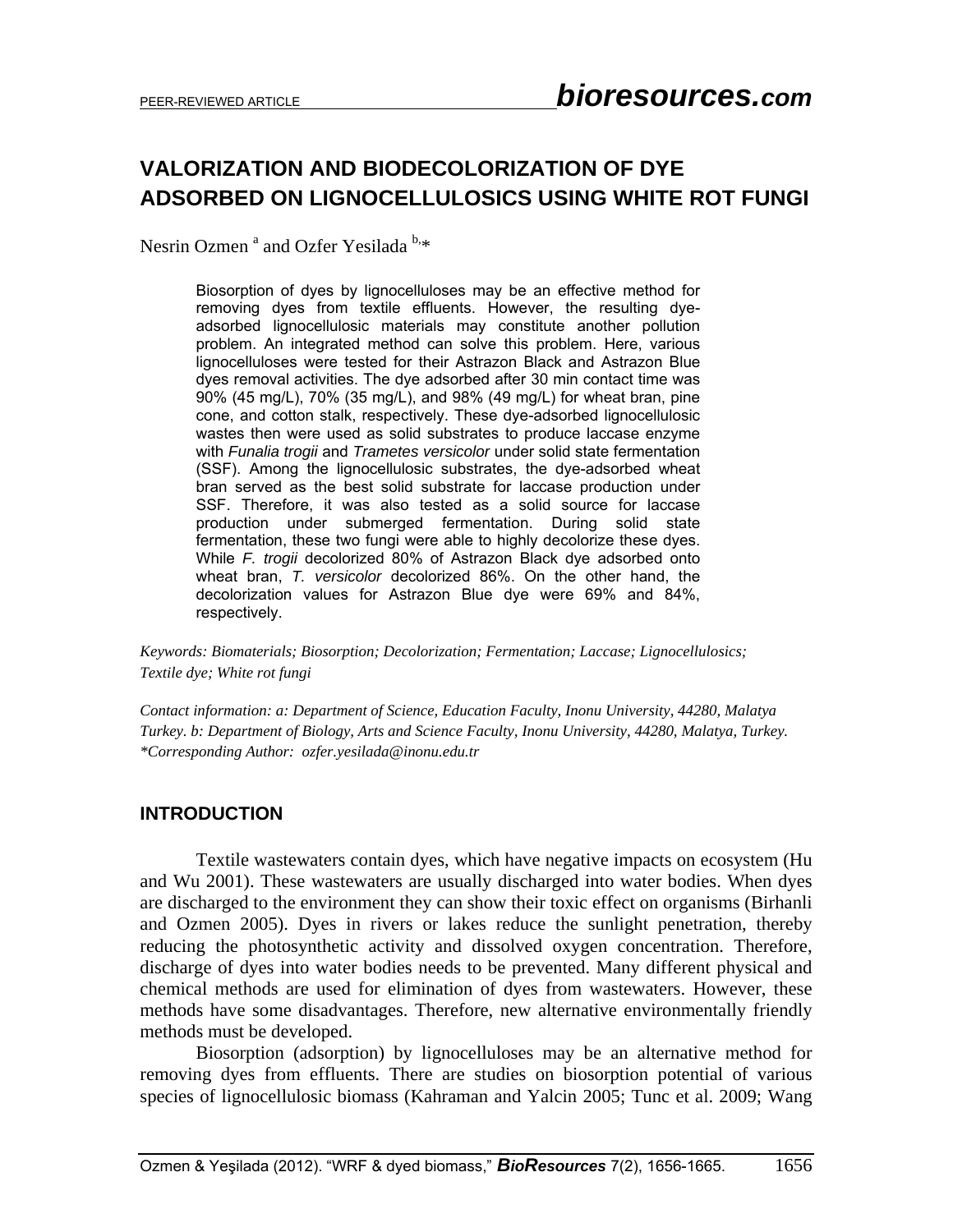and Chen 2009; Sen et al. 2011). Because dye-adsorbed lignocelluloses create another source of pollution, adsorption of dyes onto lignocelluloses does not completely solve this problem. In light of this situation, a two-step method including the combination of biosorption and solid state fermentation (SSF) may be an alternative and effective solution.

 Lignocellulosic substrates could be utilized as solid substrate during solid state fermentation (SSF) (Moldes et al. 2003; Rodriguez-Couto and Sanroman 2005; Shah et al. 2005; Stajic et al. 2006; Pant and Adholeya 2007; Boran and Yesilada 2011). A lot of studies for enzyme production with SSF have been reported. Laccase, which is an important enzyme, can also be produced with this method. This enzyme has a great potential for textile dyes decolorization, xenobiotic removal and degradation, production of organic materials, and preparation of biosensors, etc. (Strong and Claus 2011). White rot fungi, a main class of laccase producer organisms, can be cultured on solid substrates.

 Therefore, these two methods, biosorption and biodecolorization by solid state fermentation, could be integrated for effective biodecolorization. This two-step method has potential to be a suitable process for dye removal by lignocelluloses and for laccase enzyme production by white rot fungi for biodecolorization of dye-adsorbed lignocelluloses. Although there are lots of studies on dye decolorization activity of white rot fungi during liquid fermentation; however there have been limited studies on dye biodecolorization and laccase production by this kind of two-step method (Nigam et al. 2000; Robinson and Nigam 2008; Rodriguez-Couto et al. 2009; Kadam et al. 2011). Our previous work showed that *Funalia trogii* ATCC 200800 and *Trametes versicolor* ATCC200801 are effective dye decolorizers under liquid fermentation conditions (Yesilada et al. 2003). But, there has been no study on dye decolorization activity of these strains during solid state fermentation. Moreover, there has been no study on laccase production using Astrazon dye-adsorbed wheat bran and on decolorization of Astrazon dye-adsorbed wheat bran by white rot fungi. Therefore, the aim of this study was to remove some textile dyes by using various types of lignocelluloses, use dye-adsorbed lignocelluloses as a solid substrate to produce laccase enzyme, and also to decolorize dye-adsorbed lignocellulose by white rot fungi.

## **EXPERIMENTAL**

#### **Materials**

#### *Organisms*

 Two white rot fungi*, Funalia trogii* (ATCC 200800) and *Trametes versicolor* (ATCC 200801), sub-culturing every 2 to 3 weeks on Sabouraud Dextrose Agar (SDA) plates, were used.

#### *Dyes*

 Astrazon Black and Astrazon Blue dyes obtained from a local textile factory, Malatya, Turkey were used. These are basic textile dyes. Astrazon Black is a mixture of C. I Basic Blue 159, Basic Blue 3, Basic Red 46, and Basic Yellow 28 dyes. Astrazon Blue dye is mixture of C. I Basic Blue 159 and Basic Blue 3 dyes (Yesilada et al. 2010).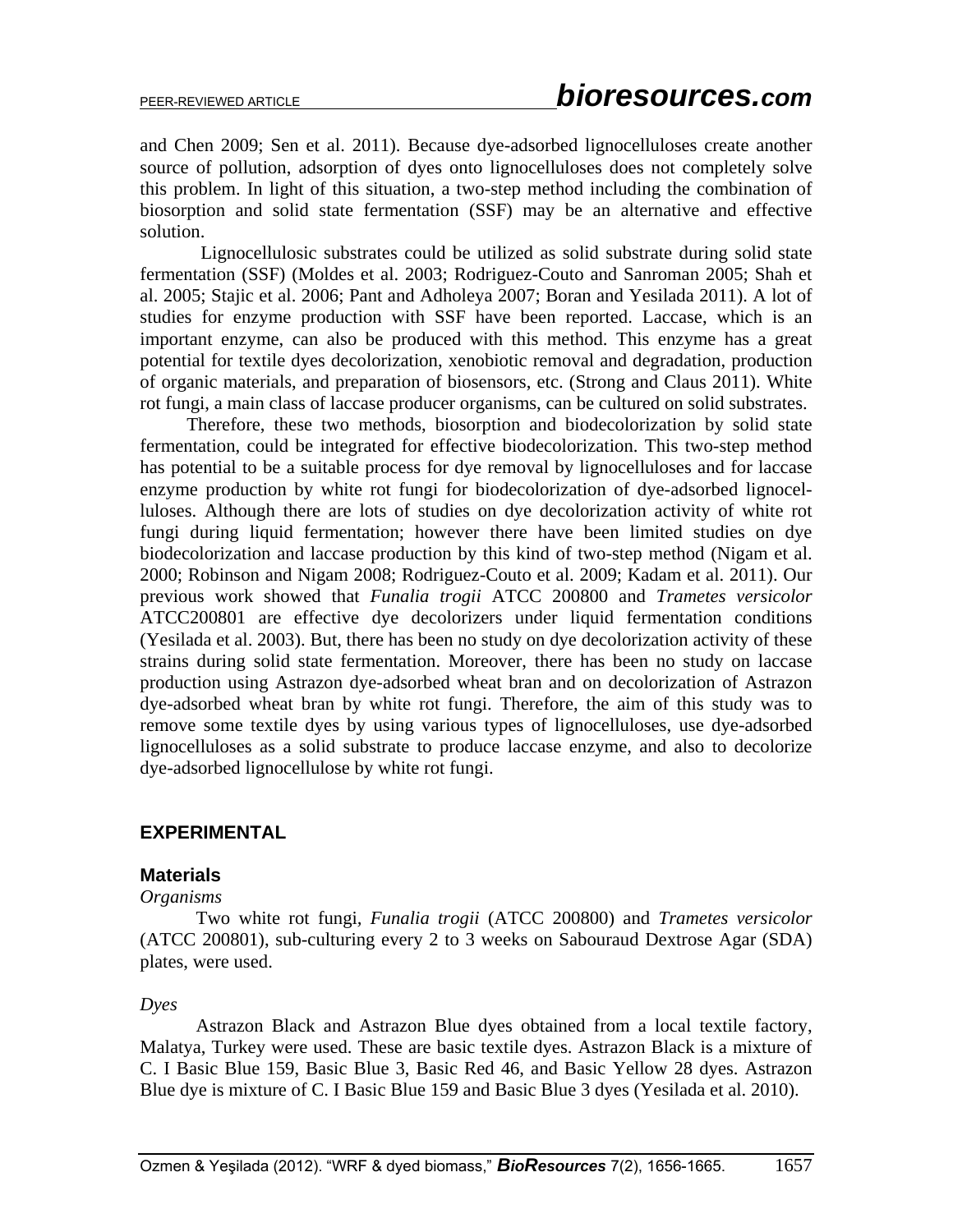#### *Adsorbent*

 Cotton stalk, pine cone, and wheat bran were used as adsorbents. The adsorbents were ground and sieved to obtain a size fraction of about 0.20 to 0.40 mm.

### **Methods**

#### *Adsorption of dyes*

 Dye stock solutions of 50 mg/L were prepared with distilled water. The adsorbents (1 g) were added separately into 250 mL flasks containing 100 mL of dye stock solution and incubated at 30  $^{\circ}$ C and 150 rpm for 30 min. At the end of the incubation period the suspensions were centrifuged and then the supernatant solutions were analyzed. The adsorption of dyes on adsorbents was measured by monitoring the absorbances of these solutions at their wavelengths of maximum absorbance, and adsorption was expressed in terms of percentage compared with control.

## *Preparation of inoculum*

 Fungi were cultured at 30 °C in tubes on Sabouraud-dextrose agar. After 1 week, mycelium suspensions of each culture (*F. trogii* and *T. versicolor*) were prepared by adding 10 mL of sterilized distilled water to the SDA slant culture and rubbing the mycelia with sterilized loop. Then, 5 mL of suspension was transferred into a 250 mL flask containing 100 mL Sabouraud Dextrose Broth and incubated at 30  $\degree$ C, 150 rpm for 5 days. Then, these cultures were homogenized and used as inocula.

### *Solid State Fermentation, Sampling and Extraction Studies*

 For solid state fermentation (SSF) studies, Erlenmeyer flasks (250 mL) containing 1.0 or 1.5 g dye-adsorbed lignocelluloses (1.0 g for cotton stalk and pine cone, and 1.5 g for wheat bran) were moistened with 5 mL, for cotton stalk and pine cone, and 10 mL for wheat bran, of Stock Basal Medium (SBM) as moistening agent and autoclaved at 121  $^{\circ}$ C for 20 min. SBM consisted of (g/L):  $KH_2PO_4$  0.2; CaCl<sub>2</sub>.2H<sub>2</sub>O 0.1; MgSO<sub>4</sub>.7H<sub>2</sub>O 0.05;  $NH_4H_2PO_4$  0.5; FeSO<sub>4</sub>.7H<sub>2</sub>O 0.035; Glucose 2; and Yeast extract 1 (Yesilada et al. 2010). After autoclaving, the flasks were inoculated separately with 2 mL of each inoculum and incubated at 30  $\degree$ C under static conditions for 20 days with enzyme activities measured at 5 d intervals. For the laccase activity assay, 15 mL of distilled water was added to solid cultures and they were agitated on rotary shaker for 2h at 30  $^{\circ}$ C. Then, the cultures were filtrated and centrifuged at 4000 rpm for 15 min. After that, the supernatants were used for the laccase activity assay.

#### *Liquid State Fermentation Studies*

 For LSF studies, 5 mL of each inoculum which was prepared as stated above was transferred into 50 mL of growth medium containing 1 g of dye-adsorbed wheat bran. All cultures were incubated at 30 °C and 150 rpm.

#### *Laccase activity assay*

 Laccase (E.C. 1.10.3.2) activity was determined spectrophotometrically (Shimadzu-UV-1601, UV/Visible spectrophotometer) by monitoring the increase in absorbance at 420 nm. One unit was defined as the amount of enzyme that oxidized 1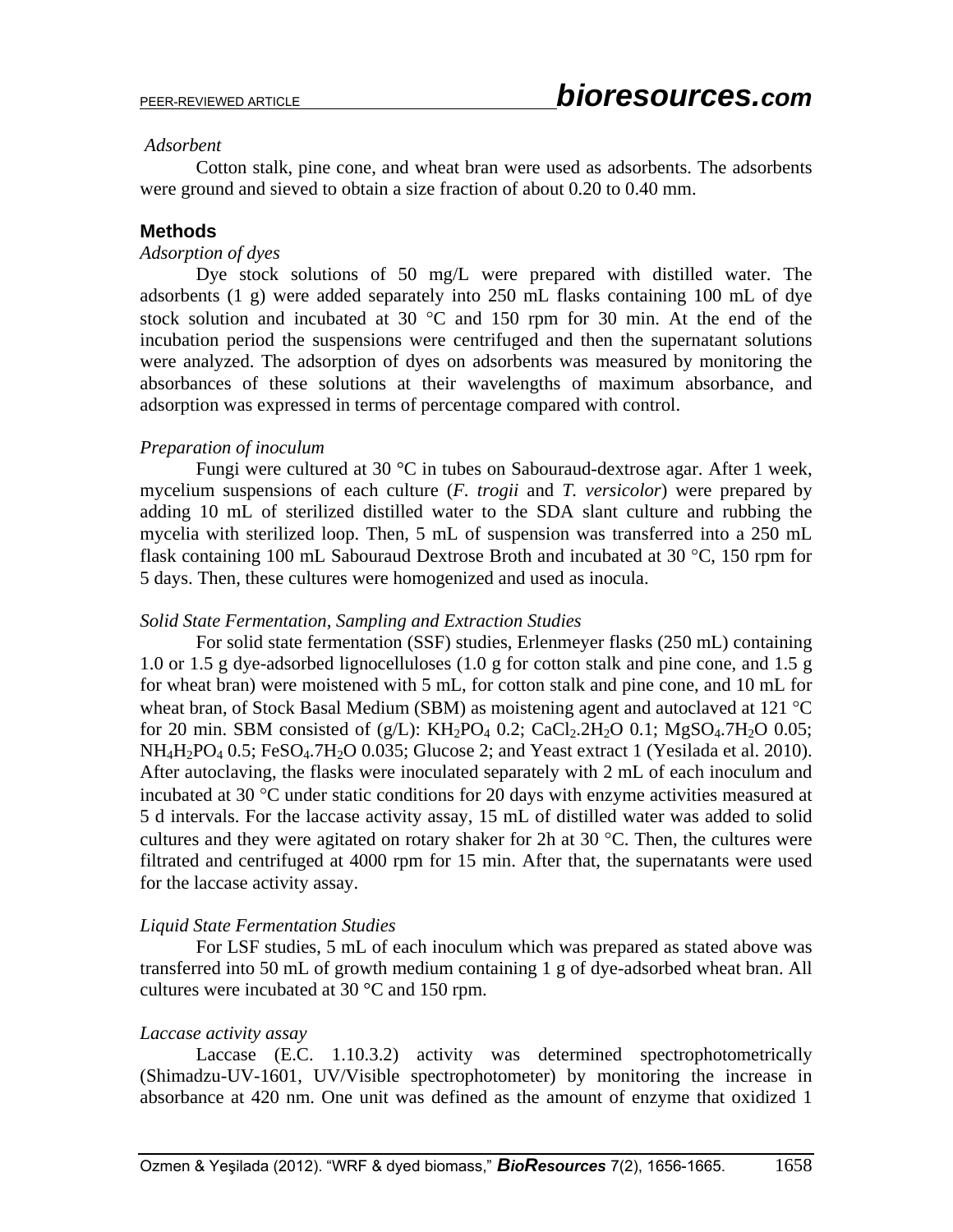µmol of ABTS [2,2'-Azino-bis (3-ethylbenzthiazoline-6-sulfonic acid)] per minute (Roy-Arcand and Archibald 1991).

## *Decolorization of dye-adsorbed wheat bran*

 Dye decolorization was measured by monitoring the absorbance at the maximum absorbance wavelength for each dye solution after 10 days of fungal cultivation, as stated in the Solid State Fermentation, Sampling and Extraction Studies subsection. To calculate the decolorized dye amount from dye-adsorbed wheat bran, a modified method for dye desorption from pellets was used (Yesilada et al. 2003). Here, methanol was added to dye-adsorbed solid cultures as desorption agent, and the mixture was heated. After centrifugation the supernatant was used to measure the dye decolorization. Dye-adsorbed wheat bran without fungal inoculation was used as control.

All values are the mean of at least three replicates, with standard deviation of the mean shown as  $\pm$  values.

## **RESULTS AND DISCUSSION**

## **Adsorption of Dyes to Lignocellulosics**

 Dye adsorption abilities of various types of low-cost, ecofriendly lignocelluloses were tested. The dye adsorbed after 30 min contact time was 90% (45 mg/L), 70% (35 mg/L), and 98% (49 mg/L) for wheat bran, pine cone, and cotton stalk, respectively. The adsorption value obtained with wheat bran was similar to the value reported for Malachite Green removal capacity of wheat bran (Papinutti et al. 2006). Kadam et al. 2011 used rice bran as a cheap adsorbent for Reactive Navy Blue HE2R removal and reported about 90% removal. Although there have been many studies on dye removal by biosorption methods, there are limited studies on valorization and biodecolorization of dye-adsorbed lignocellulosic biomass. Therefore, these dye-adsorbed lignocellulose substrates were used as a growth medium for laccase production by two white rot fungi.

## **Laccase Production under Solid State Fermentation Condition**

 It was previously reported that dye-adsorbed lignocellulose substrates could be used for fungal growth and laccase production (Nigam et al. 2000; Robinson and Nigam 2008; Rodriguez-Couto et al. 2009). Therefore, after biosorption studies, the dyeadsorbed lignocellulose substrates were used for laccase production during solid substrate fermentation. *F. trogii* and *T. versicolor*, which have high laccase production capacities, were utilized as laccase producer organisms. *F. trogii* produced 2.78 U/mL laccase enzyme on day 10 in Astrazon Black dye-adsorbed wheat bran medium, and the obtained laccase activity decreased after this day (Fig. 1). When Astrazon Black dye-adsorbed wheat bran medium was used, *T. versicolor* produced 2.74 U/mL laccase enzyme on day 10, and the highest value was detected on day 20 as 3.17 U/mL (Fig. 2). In Astrazon Blue dye-adsorbed wheat bran medium, the highest values were 3.23 and 3.27 U/mL for *F. trogii* and *T. versicolor*, respectively (Figs. 1 and 2). It was reported that Malachite Green-adsorbed wheat bran could be used as a solid substrate to produce lignin peroxidase enzyme with *Fomes sclerodermeus* (Papinutti et al. 2006).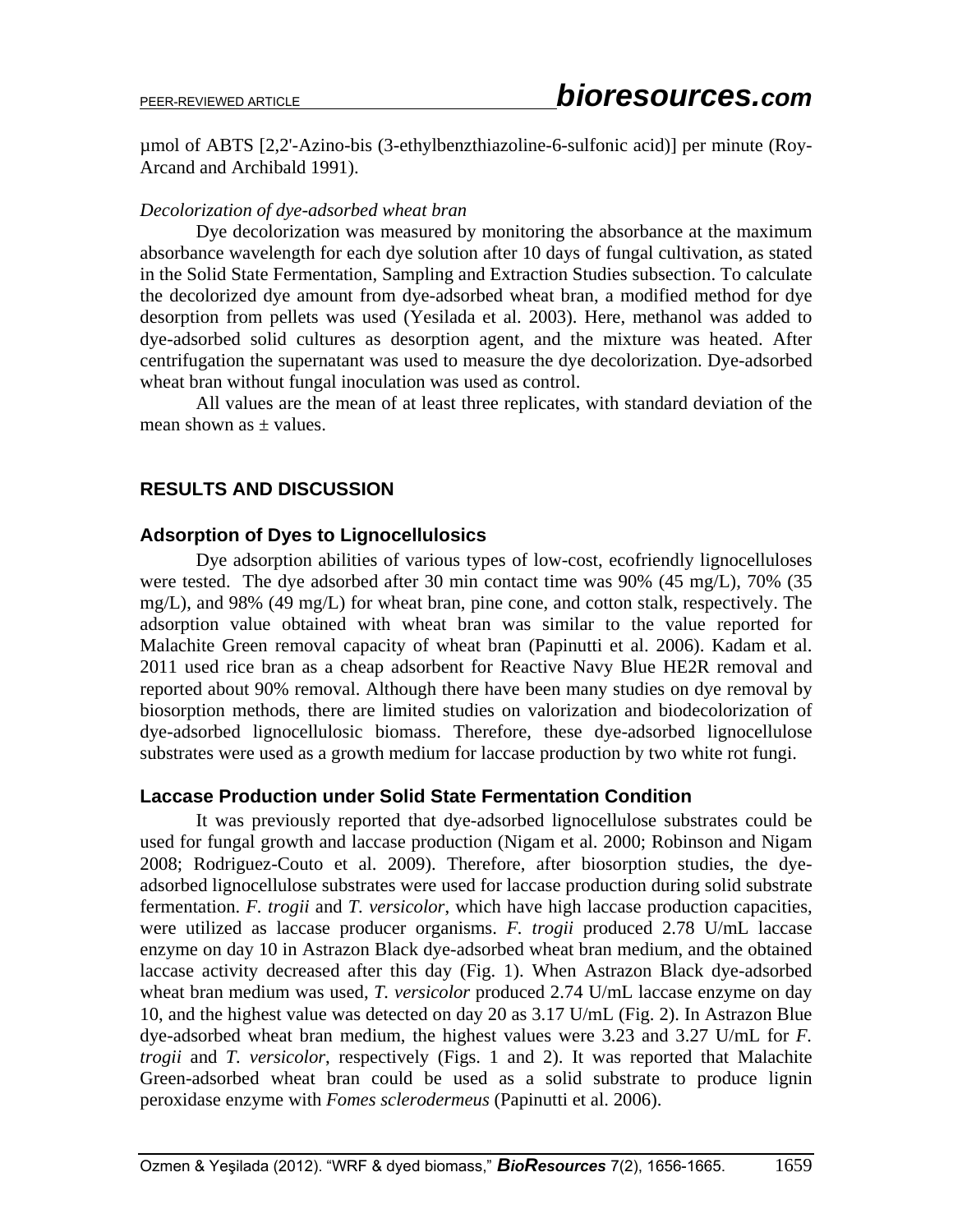

Time (Days)

**Fig. 1**. Laccase production by *F. trogii* in dye-adsorbed wheat bran media



**Fig. 2.** Laccase production by *T.versicolor* in dye-adsorbed wheat bran media

The laccase activities obtained in Astrazon Black and Astrazon Blue dyeadsorbed cotton stalk media were lower than the activities obtained in dye-adsorbed wheat bran media. With Astrazon Black, the values obtained after 10 days of incubation were only 0.67 U/mL and 0.03 U/mL for *F. trogii* and *T. versicolor*, respectively. These values obtained in Astrazon Blue dye-adsorbed media were detected as 0.43 U/mL and 0.02 U/mL for *F. trogii* and *T. versicolor*, respectively. Laccase activity of 0.34 U/mL was reported with consortium of *Pseudomonas* sp. SUK1 and *Aspergillus acheaceus* NCIM-1146 by solid state fermentation (Kadam et al. 2011). On the other hand, about 7 U/mL laccase activity was reported with *Trametes pubescens* by semi solid substrate fermentation of Reactive Black 5 dye-adsorbed sunflower seed shells (Rodriguez-Couto et al. 2009). It was also reported that addition of inducers, such as copper, induces the laccase production. In the current study, the laccase activity values were obtained without any additional mediators or inducers.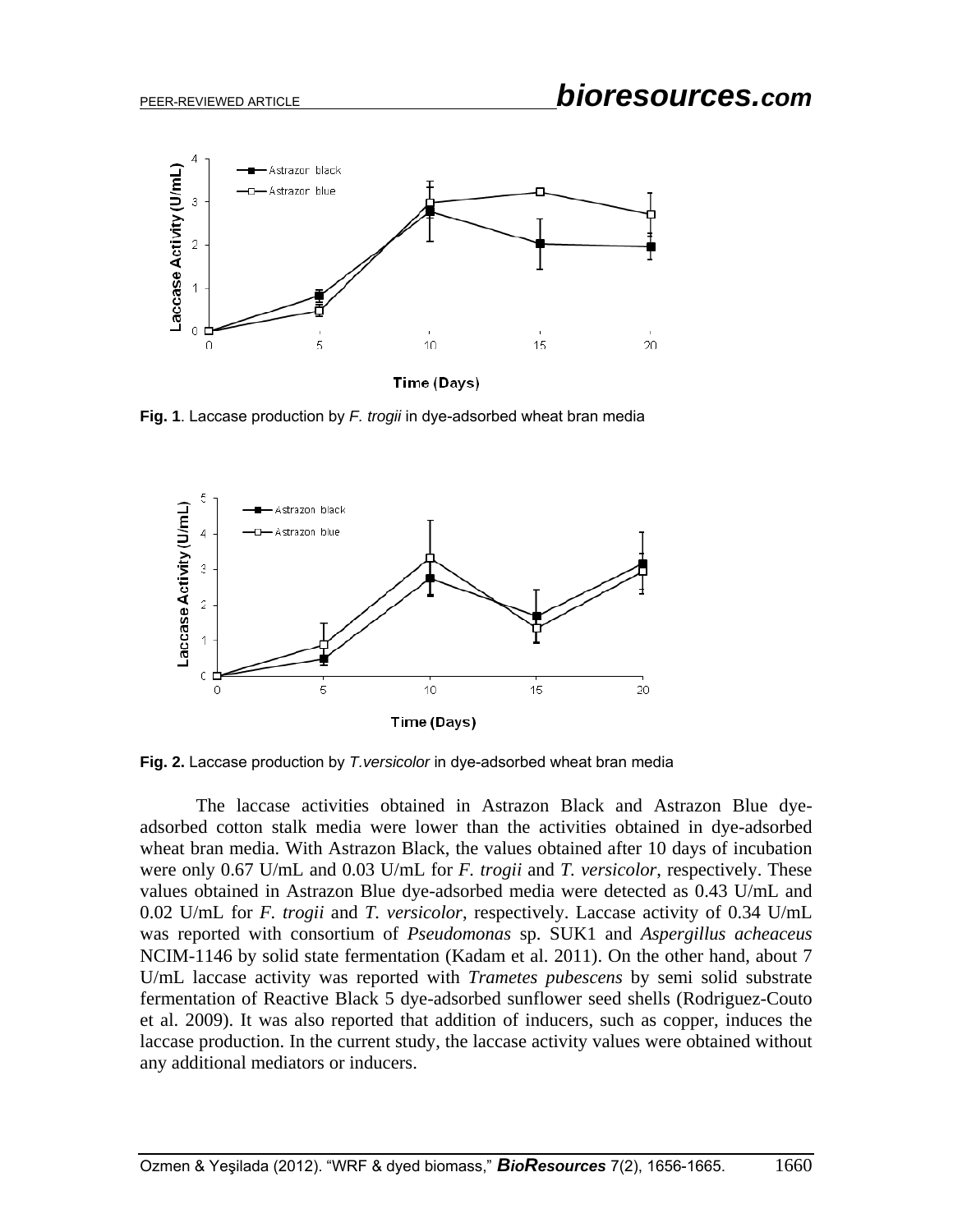The dye-adsorbed waste pine cone for laccase activity production with these two fungi was also tested. Laccase activity values detected in dye-adsorbed pine cone powder media on day 10 did not exceed 1.0 U/mL for both fungi (Fig. 3).



**Fig. 3**. Laccase production by *F. trogii* and *T. versicolor* in dye-adsorbed pine cone media

 This result showed that it was possible to use all these dye-adsorbed lignocellulose substrates for production of laccase during solid state fermentation. However, laccase production efficiency is strain- and substrate-dependent (Tychanowicz et al. 2004). Among three substrates tested, dye-adsorbed wheat bran was determined to be the best solid substrate for laccase production during solid state fermentation. Because wheat bran contains a high amount of carbohydrates that can be utilized as the carbon source, it is a good substrate for fungal growth (Papinutti et al. 2006; Sahakeri et al. 2007). The other two have high lignin contents (Akpınar et al. 2007; Lamsal et al. 2011; Sahin and Arslan 2011). Therefore, they are poor substrates for fungal growth and laccase production. Based on the obtained laccase activities, dye-adsorbed wheat bran was selected for further study to test its effect on laccase production during liquid fermentation.

## **Laccase Production under Liquid State Fermentation Condition**

 Solid substrates such as wheat bran can be used as an additional substrate and immobilization matrix for liquid state fermentation (Sahakeri et al. 2007). Three different media were used for liquid state fermentation study: SBM medium without solid substrate, SBM medium with Astrazon Black dye-adsorbed wheat bran, and SBM medium with Astrazon Blue dye-adsorbed wheat bran. The supplemention of dyeadsorbed wheat bran enhanced laccase production. *F. trogii* and *T. versicolor* produced about 1.0-2.0 U/mL of laccase enzyme on day 10 when dye-adsorbed wheat bran was used (Table 1). Laccase activity obtained from *F. trogii* was 0.68 U/mL in liquid cultures without dye-adsorbed wheat bran. But, these values were detected as 1.89 U/mL and 1.96 U/mL in Astrazon Black and Astrazon Blue dye-adsorbed wheat bran media, respectively. Therefore, dye-adsorbed solid substrate significantly stimulated the laccase activity of these fungi in comparison with cultures without dye-adsorbed substrate.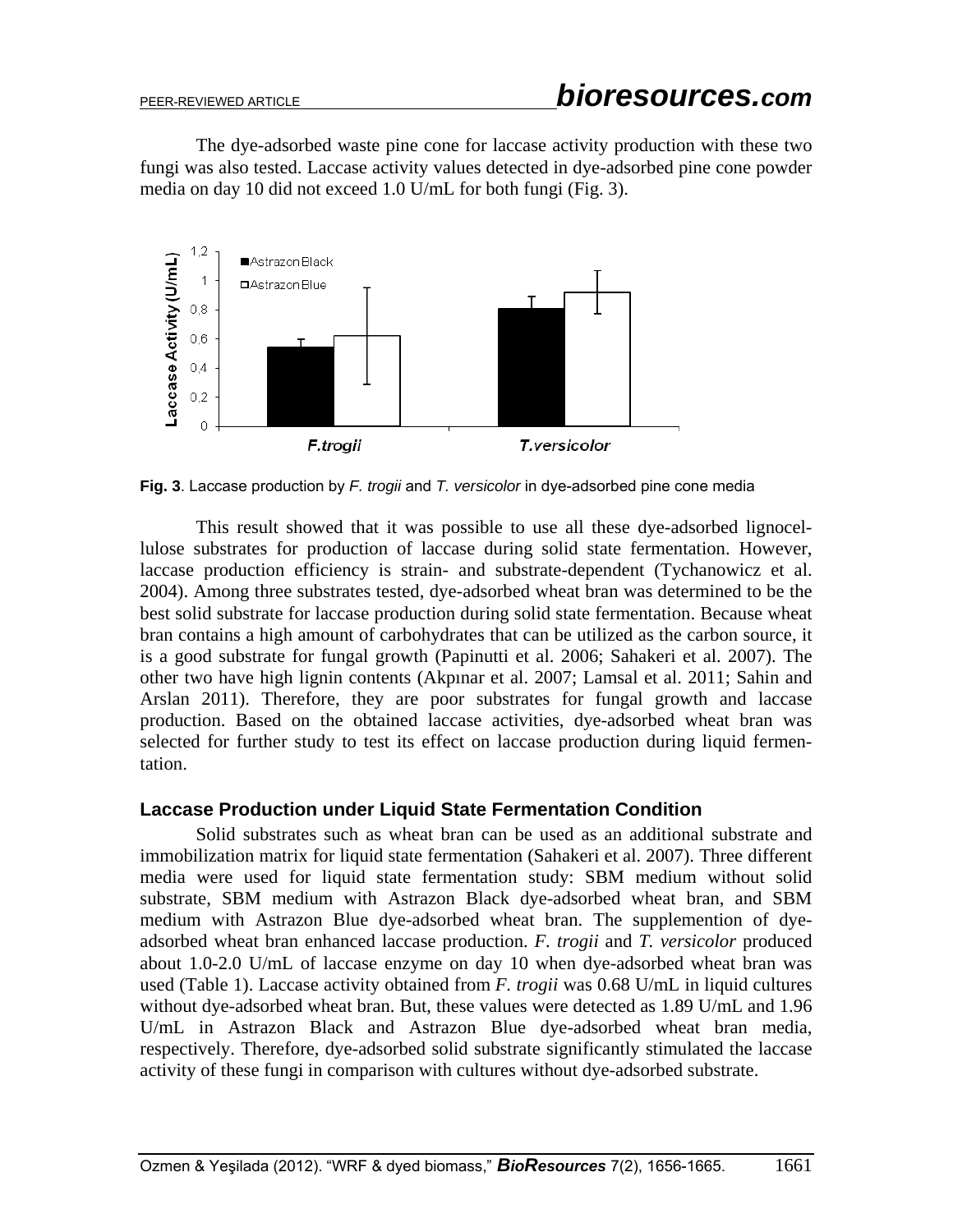## **Table 1.** Laccase Production by *F. trogii* and *T. versicolor* after 10 days of **Incubation**

|                                                   | Laccase Activity (U/mL) |                 |
|---------------------------------------------------|-------------------------|-----------------|
| <b>Culture Media</b>                              | F. trogii               | T. versicolor   |
| SBM medium without solid substrate                | $0.68 \pm 0.26$         | $0.46 \pm 0.09$ |
| SBM medium with Astrazon Black dye-adsorbed wheat | $1.89 \pm 0.17$         | $1.61 \pm 0.29$ |
| bran                                              |                         |                 |
| SBM medium with Astrazon Blue dye-adsorbed wheat  | $1.96 \pm 0.25$         | $1.11 \pm 0.22$ |
| bran                                              |                         |                 |

## **Decolorization of Dye-Adsorbed Wheat Bran**

 Because dye-adsorbed lignocelluloses creates pollution problems, white rot fungi could be used to decolorize dye-adsorbed lignocelluloses under solid or semi solid state fermentation. Papinutti et al. (2006) reported that *Fomes sclerodermeus* could decolorize Malachite Green-adsorbed wheat bran during solid state fermentation.



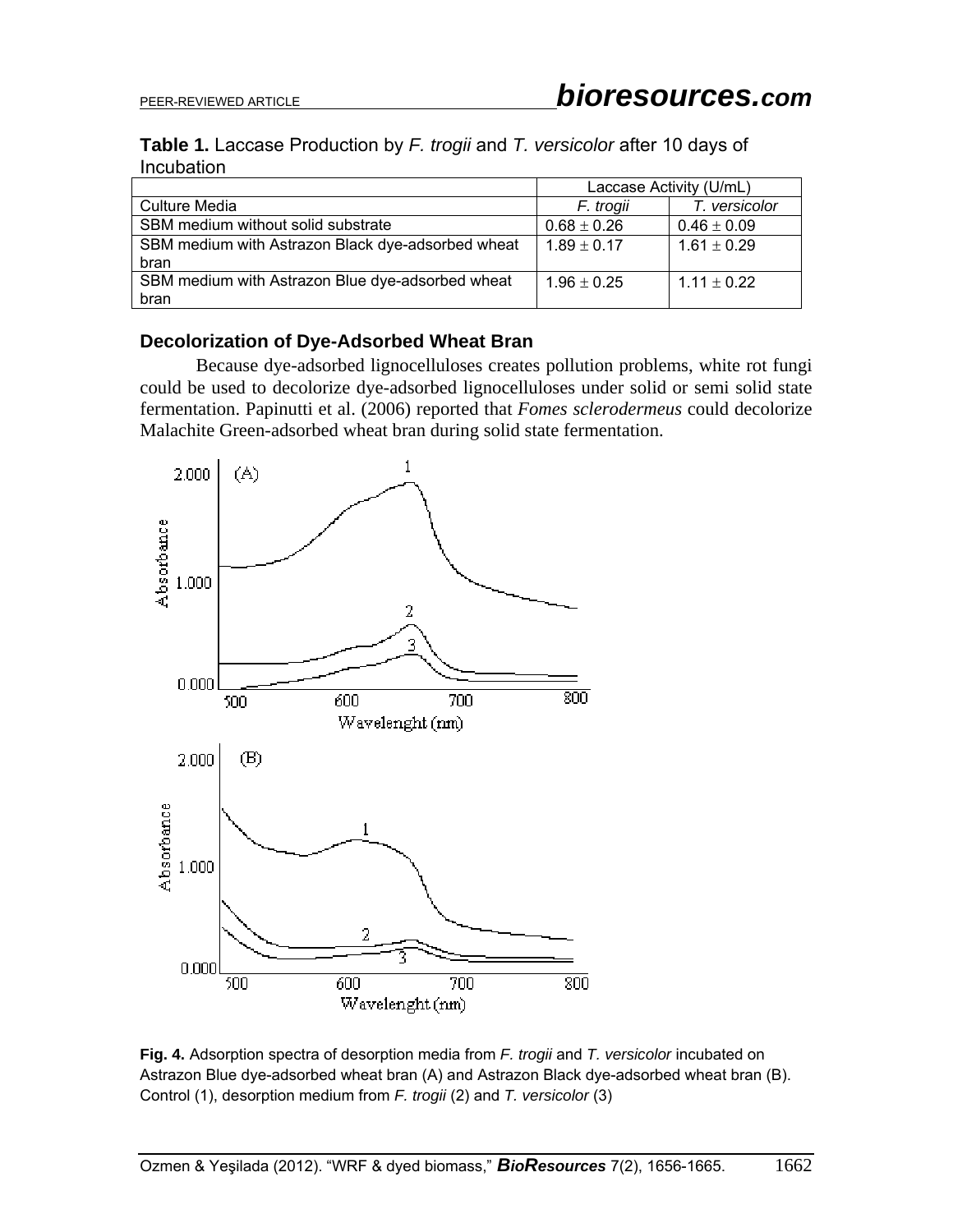It was also found that decolorization degrees between 49 and 94% could be obtained under semi-solid-state fermentation of sunflower seed shells by *Trametes pubescens* (Rodriguez-Couto et al. 2009). This method can be a suitable process for dye removal from dye-adsorbed lignocelluloses, and for laccase enzyme production by white rot fungi. Therefore, dye decolorization activities of these two fungi in dye-adsorbed wheat bran media were investigated with solid state fermentation. During solid state fermentation, these fungi were also able to decolorize the dyes adsorbed onto solid substrate. Figure 4 shows the absorption spectra of desorption media from fungal cultures. As shown in this figure, the spectra of the dyes were highly diminished after incubation the dye-adsorbed wheat bran with fungi. While *F. trogii* decolorized 69% of Astrazon Blue dye adsorbed onto wheat bran, *T. versicolor* decolorized 84%. On the other hand, the decolorization values for Astrazon Black dye were 80% and 86%, respectively.

Kadam et al. (2011) tested the performance of microbial consortium for Reactive Navy Blue HE2R-adsorbed rice bran, wheat bran, maize bran, and gram bran decolorizetion activity and reported 92, 52, 60, and 28% decolorization values, respectively. On the other hand, this consortium could not decolorize dye adsorbed on wood husk due to the lesser nutrient content in this lignocellulose. It was reported that mixed dyes adsorbed on barley husks could be decolorized by 14% and 53% at days 15 and 21, respectively, with *Bjerkandera adusta*, and this fermented material could be used as a soil conditioner due to its richness in lignolytic enzymes and fungal biomass (Robinson and Nigam 2008). Results of the current study also showed that these two fungi could decolorize the dyes adsorbed on solid substrate.

# **CONCLUSIONS**

- 1. Cotton stalk, pine cone, and wheat bran could be used as adsorbent for dye adsorption.
- 2. *F. trogii* and *T. versicolor* were able to grow on dye-adsorbed wheat bran. Therefore, Astrazon dye-adsorbed lignocellulose could be used as a substrate for fungal growth and laccase production. Laccase production by this method is easy.
- 3. These two fungi were also able to decolorize dyes adsorbed on wheat bran. Therefore, this integrated method, biosorption and enzyme production during decolorization, could be used to reduce the amount of color in textile wastewater and to produce laccase enzyme during decolorization of dyes adsorbed on lignocellulosic wastes.

# **ACKNOWLEDGMENTS**

The authors are grateful for the support of the Inonu University research fund.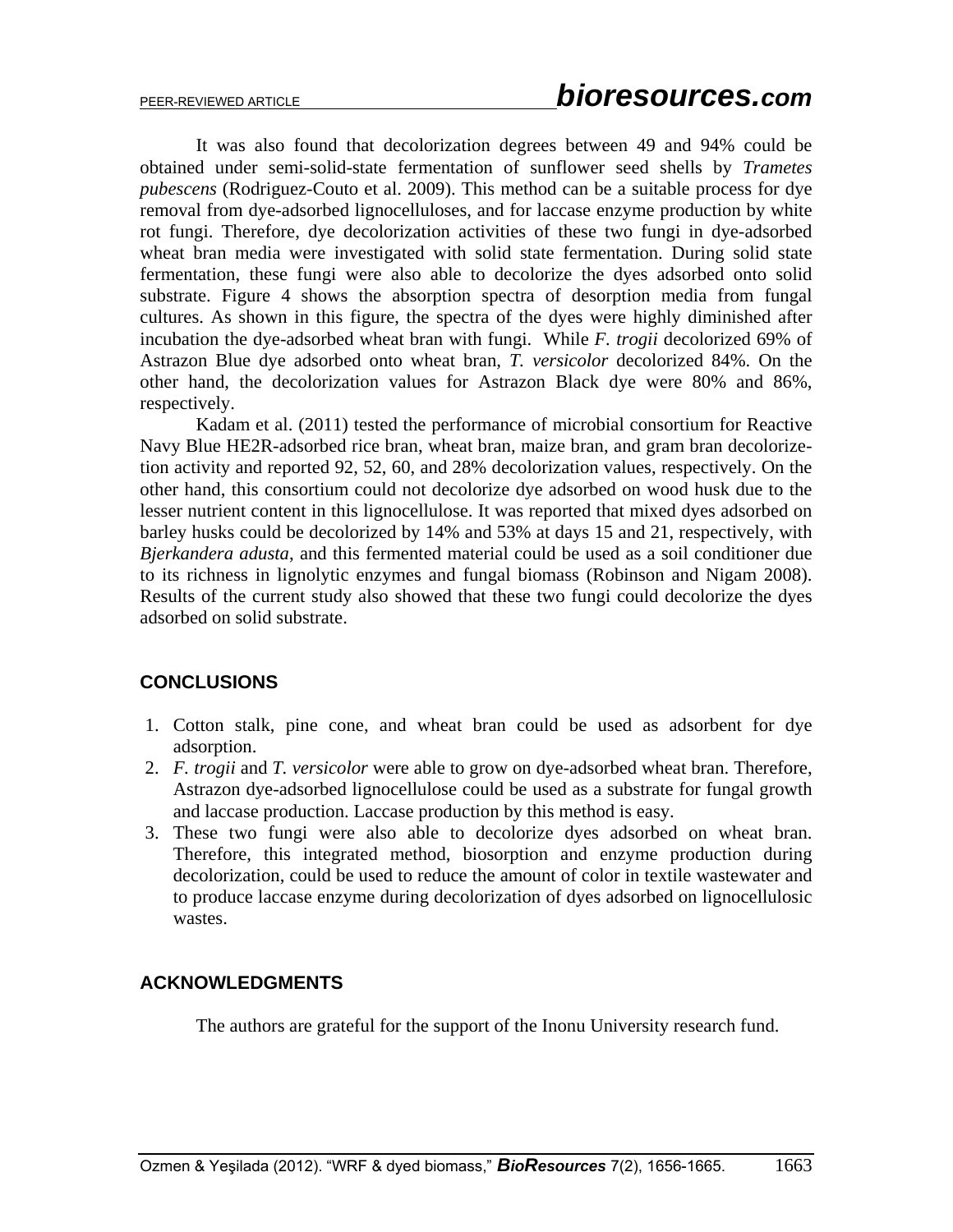## **REFERENCES CITED**

- Akpinar, O., Ak, O., Kavas, A., Bakir, U., and Yilmaz, L. (2007). "Enzymatic production of xylooligosaccharides from cotton stalks," *J. Agric. Food Chem.* 55, 5544-5551.
- Birhanli, A., and Ozmen, M. (2005). "Evaluation of the toxicity and teratogenity of six commercial textile dyes using the frog embryo teratogenesis assay–*Xenopus*," *Drug Chem. Toxicol.* 28, 51-65.
- Boran, F., and Yesilada, O. (2011). "Enhanced production of laccase by fungi under solid substrate fermentation condition," *BioResources* 6, 4404-4416.
- Hu, T. L., and Wu, S. C. (2001). "Assessment of the effect of azo dye RP2B on the growth of nitrogen fixing cyanobacterium-*Anabaena* sp.," *Bioresour. Technol*. 77, 93–95.
- Kadam, A. A., Telke, A. A., Jagtap, S. S., and Govindwar, S. P. (2011). "Decolorization of adsorbed textile dyes by developed consortium of *Pseudomonas* sp. SUK1 and *Aspergillus ochraceus* NCIM-1146 under solid state fermentation," *J. Hazard. Mater*. 189, 486-494.
- Kahraman, S., and Yalcin, P. (2005). "Removal of dyes from aqueous solution using various agricultural wastes as biosorbent," *Fresen. Environ. Bull.* 14, 1196-1201.
- Lamsal, B. P., Madl, R, and Tsakpunidis, K. (2011). "Comparison of feedstock pretreatment performance and its effect on soluble sugar availability," *Bioenerg. Res.* 4, 193-200.
- Moldes, D., Gallego, P. P., Couto S. R, and Sanroman, A. (2003). "Grape seeds: The best lignocellulosic waste to produce laccase by solid state cultures of *Trametes hirsuta*," *Biotechnol. Lett*. 25, 491-495.
- Nigam, P., Armour, G., Banat, I. M., Singh, D., and Marchant, R. (2000). "Physical removal of textile dyes from effluents and solid-state fermentation of dye-adsorbed agricultural residues," *Bioresour. Technol.* 72, 219-226.
- Pant, D., and Adholeya, A. (2007). "Enhanced production of ligninolytic enzymes and decolorization of molasses distillery wastewater by fungi under solid state fermentation," *Biodegradation* 18, 747-659.
- Papinutti, L., Mouso, N., and Forchiassin, F. (2006). "Removal and degradation of the fungicide dye malachite green from aqueous solution using the system wheat bran– *Fomes sclerodermeus*," *Enzyme Microb. Technol.* 39, 848-853.
- Robinson, T., and Nigam, P. (2008). "Remediation of textile dye waste water using a white-rot fungus *Bjerkandera adusta* through solid-state fermentation (SSF)," *Appl. Biochem. Biotechnol.* 151, 618-628.
- Rodriquez-Couto, S., and Sanroman, M. A. (2005). "Coconut flesh: A novel raw material for laccase production by *Trametes hirsuta* under solid-state conditions. Application to Lissamine Green B decolourization," *J. Food Eng.* 71, 208-213.
- Rodriguez-Couto, S., Osma, J. F., and Toca-Herrera, J. L. (2009). "Removal of synthetic dyes by an eco-friendly strategy," *Eng. Life Sci.* 9, 116-123.
- Roy-Arcand, L., and Archibald, F. S. (1991) "Direct dechlorination of chlorophenolic compounds by laccase from *Trametes versicolor*. *Enzyme Microb Technol,*" 13, 194- 203.